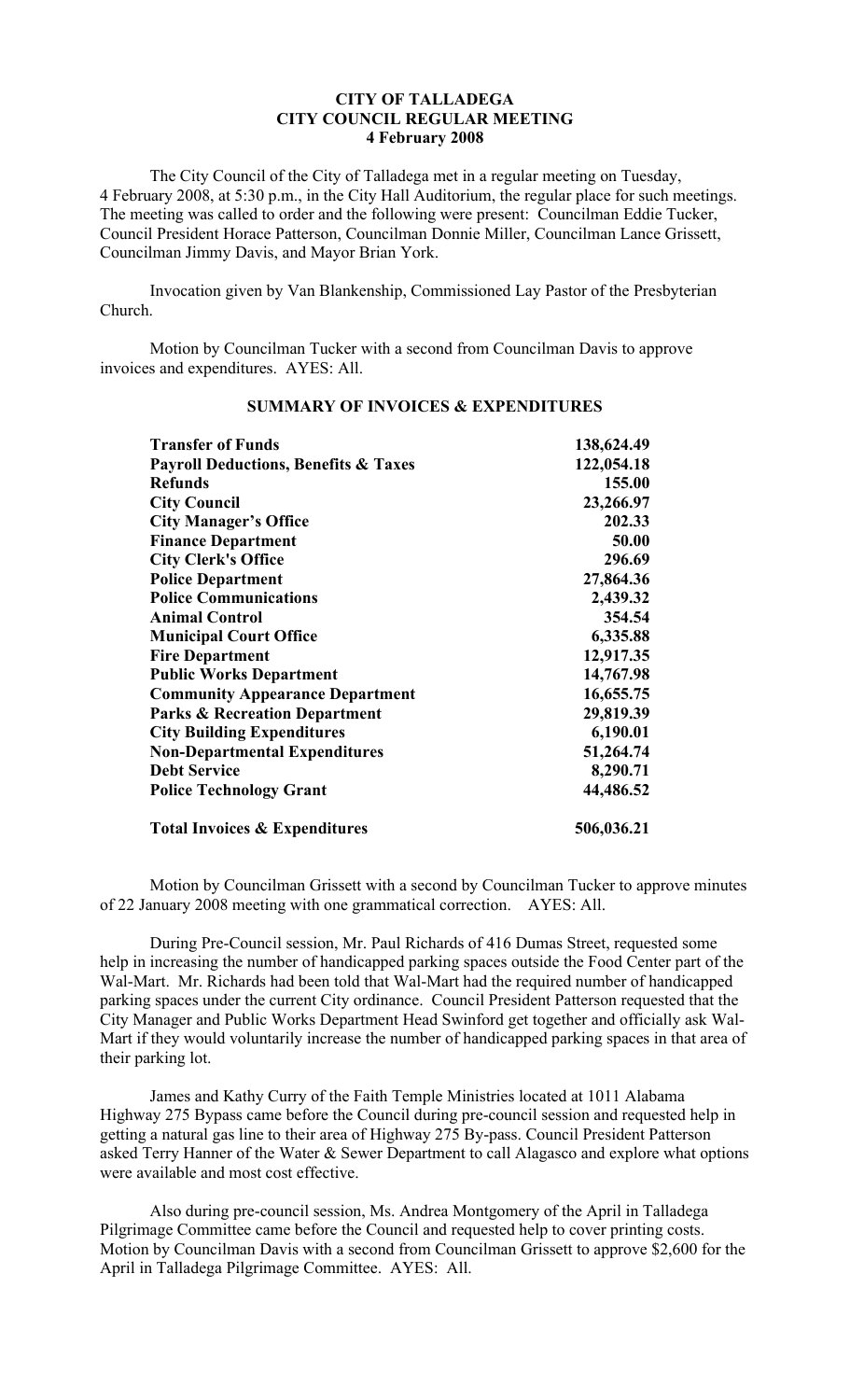Christina Mosca updated the Council on her efforts to obtain past franchise fees from Charter Communications from July 2004 through May 2005 along with interest. Ms. Mosca stated that once the past franchise fees were collected then she would work on the renewal process. Several Council members stated that the many citizens were unhappy with the service and maintenance of the current cable company.

Talladega College President Dr. Jimmy Hawkins addressed the Council on his plan to involve the Council and the community at large in the revitalization of Talladega College campus. Increasing the student enrollment at the College would have a definite economic impact on the City. He indicated that his staff had already started a cleanup effort on campus and that he wished to partner with the City on safety issues, such as additional street lights and installing speed bumps on the City's streets going through the campus. Council President Patterson stated that he thought the requests for City assistance was responsible and directed Dr. Hawkins to have his responsible staff member to get with Public Works Department Head James Swinford concerning the installation of speed bumps or perhaps speed limit signs on the campus roadways.

Motion by Councilman Tucker with a second from Councilman Grissett to increase the number of street lights on City streets going through Talladega College campus. AYES: All.

Presentation was made to the Council by Steve Moses of JKM Consulting/ M² Connections concerning setting up a wireless internet infrastructure for the City. They stressed that a city-wide wireless network enhanced the quality of life for all citizens through educational advantages, healthcare communications, public safety issues with the aid of surveillance cameras, increased communication between city-owned facilities, and a higher technology base to draw corporations to the industrial park area. Mr. Moses also discussed funding possibilities through federal and state grants. JKM Consulting offered their services in providing the City with a feasibility study and financial model on setting up such a wireless network.

Ms. Deoliver Turner of 680 Idalia Road requested help from the Council concerning the \$1,500 fee to tap into the City's water line. Her home is located outside the City limits but within the police jurisdiction and the closest water line for her to tap into is coming from a City fire hydrant line. Ms. Turner stated that she needs to get on the City's water system because her well is failing but that on a fixed income the tap fee was too high for her to manage. Council President Patterson requested that she give her contact information to Councilman Grissett who is the liaison to the Water Department and that he would work out what could be done to help her.

Motion by Councilman Davis with a second from Councilman Miller to approve the request for a roadblock at the four red lights around the Court House Square for the Talladega High School Track Team to raise funds on Saturday, February 9, 2008. AYES: All.

Mayor York presented Brenda Hollingsworth from First Family Service Center in Talladega with a Proclamation declaring February 2008 as Healthy Marriage Month.

**Resolution #1633** authorizing renewal of herbicide application program for drainage canals in 2008 by way of a contract with Spraymax, Inc. of Tuscaloosa, Alabama for a contract cost of \$ 30,558.30.

**Resolution #1634** to enter into an agreement with The Mercer Group, Inc. of Atlanta, Georgia for professional services associated with a search for a new City Manager, per proposal dated 19 November 2007, for a fee of \$15,000 plus not-to-exceed \$8,000 expenses; for a total price not-to-exceed \$ 23,000.00.

Motion by Councilman Grissett with a second from Councilman Davis to approve Resolutions 1633 and 1634. Roll Call. AYES: Councilman Grissett, Councilman Davis, Councilman Miller and Council President Patterson, NAY: Councilman Tucker.

Motion by Councilman Grissett with a second from Councilman Davis to approve invoices and expenditures for Water Department. AYES: Councilman Davis, Councilman Grissett, Councilman Patterson and Councilman Miller. NAY: Councilman Tucker. **Expenditures for January 18-31, 2008 \$ 197,354.68**

Council tabled the authorization of a three year contract with AMIC requesting further information at the next Council meeting.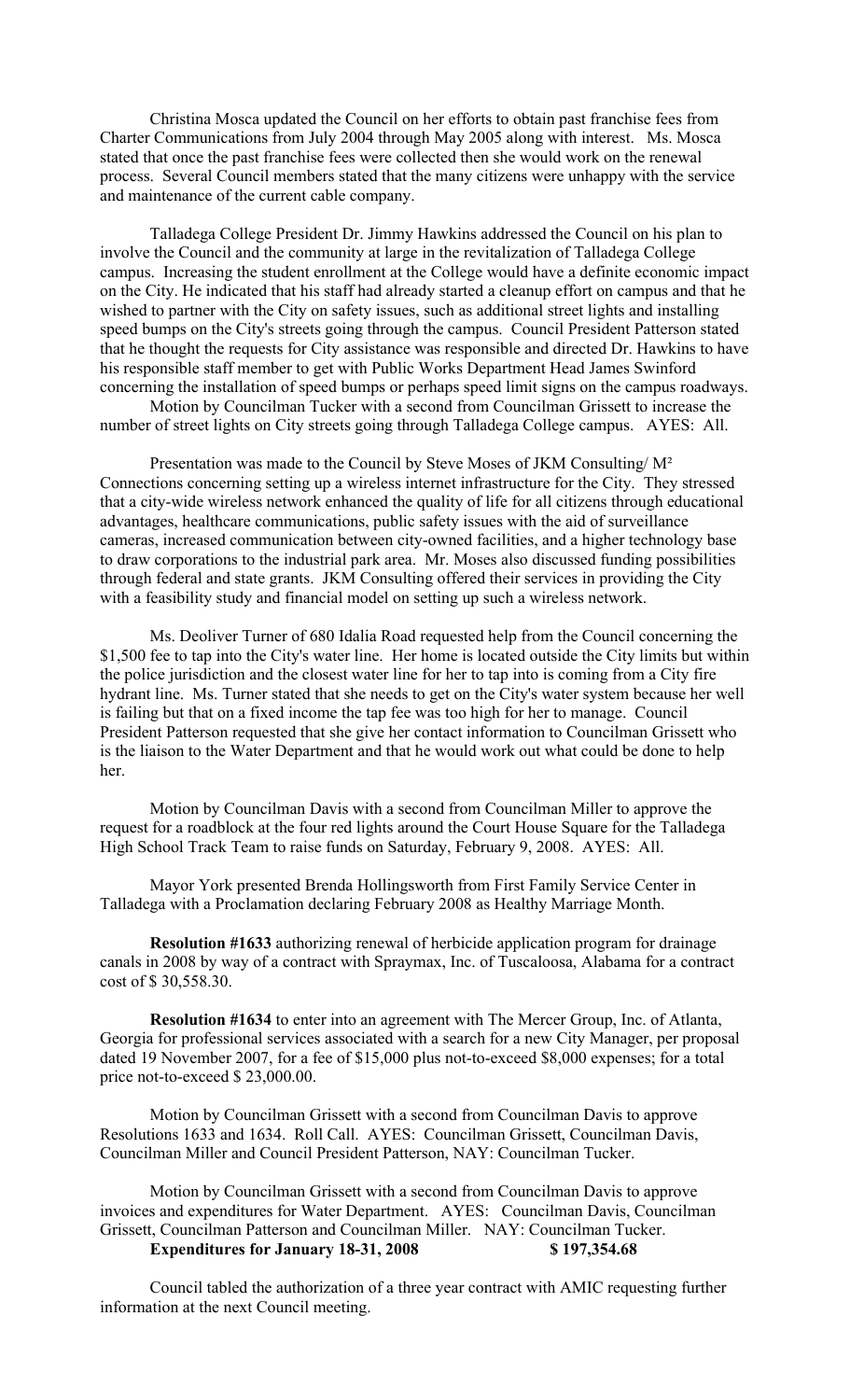Council President Patterson commented on the drawing provided by Mitch Bast, Community Appearance Department Head, for two American flags to cross behind the current Steven J. White Memorial Boulevard signs as being a good start. Another phase of the project could include flags on both sides of the boulevard between Davis Street and Shaw Avenue (2112 ft. of roadway with approximately 90 flags). Discussion included asking the Veterans of Foreign Wars (VFW) and the Talladega Merchants Association to help with the cost of the flags, and to later on do the same type of work on the Jimmy Freeman Parkway.

Police Chief Alan Watson reported to the Council that his research showed that no other city in the area charged an impound fee and that the wrecker fees varied from \$65.00 to \$85.00. Council President Patterson polled the Council for their opinions on changing the fees. Councilman Miller was for lowering the impound fee to \$25.00 and increasing the wrecker fees. Councilman Tucker indicated that an impound fee was a tax on the poor and that there should be no impound fee at all. Councilman Davis stated that the impound fee should be eliminated and that wrecker fees should be increased. Councilman Grissett was for reducing the impound fee to \$25.00 and increasing wrecker fees. A compromise was reached to have the ordinance changed to reflect an increase in the wrecker fee to \$75.00 and to eliminate the impound fee. Council President Patterson requested that the ordinance be ready for approval at the next meeting.

Councilman Grissett presented some statistics on the capacity of the City's drinking water wells, all of which have had to go deeper to obtain water with the highest water well capacity at 60% of normal. With these statistics, Councilman Grissett stated he was very concerned about making any exceptions to the current water restriction ordinance for filling swimming pools. Councilman Grissett stated that there may be other options for filling pools such as non-potable water from wells at Lawson Mt. and the Newberry foundry, and volunteer fire departments. Councilman Miller stated that since the City is in an emergency water situation that permits to construct new pools should not be issued. Council President Patterson requested that the Councilman Grissett as Water Department liaison get with the City Manager to discuss swimming pool building permits and that the Council obtain more facts before making any changes to the current ordinance. Councilman Grissett stated that he thought the City had been negligent in informing the citizens of the water restrictions and he requested assistance from businesses with automated signs to help relay the message to the public.

**Resolution #1635** enter into agreement with AIDB, B&S Sporting Goods, G&K Services, Michael's Men's Wear and Cintas for the purchase of uniforms.

Motion by Councilman Miller with a second from Councilman Grissett to approve Resolution #1635. Roll Call. AYES: Councilman Miller, Councilman Davis, Councilman Grissett, Council President Patterson. Abstain: Councilman Tucker.

Councilman Davis requested information on all of the City Boards, the members terms of service, any vacancies and a clear listing of what each Boards' duties were for the next meeting. Councilman Davis stated that the Comprehensive Plan for 2005-2010, which was only completed last summer, emphasized changes in the area's education system. Councilman Davis recommended that the Council should have a joint working meeting with the City of Talladega's Board of Education. Council President Patterson requested that the City Manager set up such a meeting as soon as possible.

Councilman Grissett complemented Water Department employees for taking on a Wastewater Treatment re-piping project themselves and completing the project for \$20,000 instead of for the \$90,000 estimated by outside companies who had bid on the project. He also commented on the work done out at the Municipal Airport to replace a major leak problem under the runway by enlarging the main to an 8" line and rerouting it to run along the current and proposed extended runway. Water Department Head James Brasher also commented that the larger 8" line would aid in new development at the industrial park.

Councilman Tucker indicated that the Parks & Recreation Advisory Board had held their first meeting and that he wanted the Department Head Beth Martin to come forward with some proposals for work to be done.

Motion by Councilman Tucker with a second by Councilman Miller to approve the purchase of a copier for the Parks & Recreation Department's administrative office for \$2581.00. AYES: All.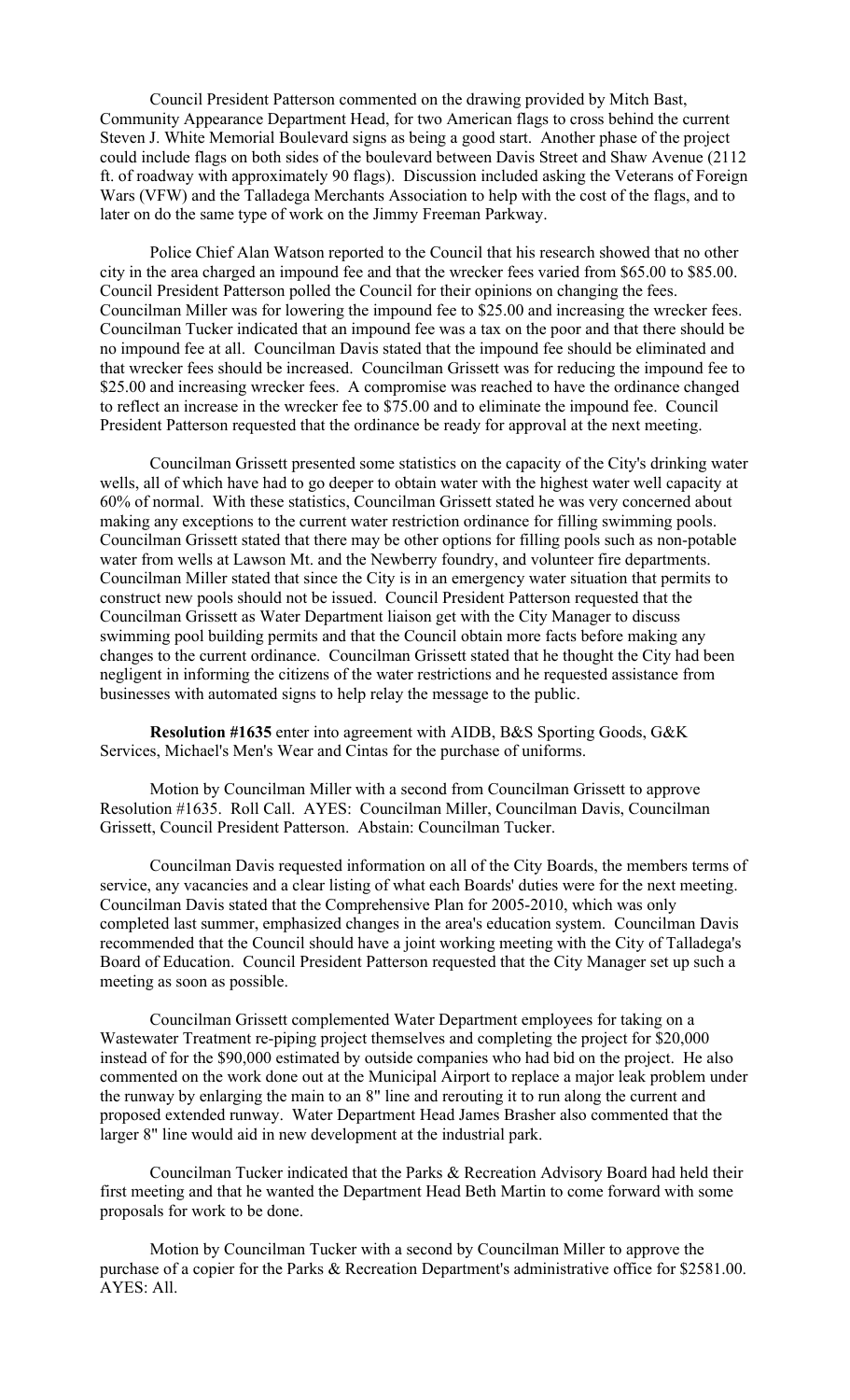Motion by Councilman Miller with a second by Councilman Tucker to approve expenditure of \$1226.00 to tile two restrooms and the entry way at the Mabra Center. AYES: All.

Councilman Miller stated that the concession stands at the Sports Complex had lost approximately \$30,000 last year (not including payroll) and that it would be more cost effective to have private businesses come in and offer concessions at the Sports Complex.

Motion by Councilman Tucker with a second by Councilman Miller to contract out the concession stand at the Sports Complex. AYES: All.

Parks & Recreation Department Head Beth Martin commented on a proposal to charge baseball organizations \$150 per game for using the City's ball fields. Ms. Martin said that the Talladega High School Girls Softball wanted to use the McMillan Park field. Councilman Miller stated that he did not want to charge for use of the fields because registration fees for these organizations was not enough to cover any additional costs. Ms. Martin agreed saying that she wanted to build a good relationship with the schools on using the ball fields.

Motion by Councilman Miller with a second from Councilman Tucker to allow the Talladega High School Girls' Softball team to use the field at McMillan Park. AYES: All. Council President Patterson requested that the City attorney be contacted and prepare a resolution if need be for the next Council meeting.

Councilman Tucker requested a stop sign on an alleyway at the Talladega Housing Authority at Curry Court. Mr. Tucker indicated that the Chief of Police had already gone to the area and agreed that a stop sign was needed. Chief Watson will make sure that the alleyway is a City street. Motion by Councilman Tucker with a second from Councilman Grissett to prepare an ordinance to place at stop sign at the aforementioned alleyway at Curry Court. AYES: All.

Councilman Tucker also requested of the Council to consider an Advisory Water Board. Council President Patterson asked for feedback from the other Council members. Councilman Davis and Councilman Grissett indicated they would not be in favor of it. Councilman Miller said he would be in favor of such a Board. Council President Patterson did not agree that a Advisory Board was necessary after the abolishment of the original Water Board.

Councilman Tucker asked for an update on the sidewalk situation on Avenue H. It was requested that the City Manager began the process of having the attorney contact the landowners from Oliver Street to Six Points on one side concerning vacating a section of their property for the sidewalk.

Councilman Tucker also requested the rezoning of Ward 2 for mobile homes and doublewides. Mr. Tucker indicated that he was told to wait until after the Comprehensive Plan came out and he has done so and now he would like to start the process. Council President Patterson indicated that it would need to go before the Planning Commission. Mr. Patterson also stressed that this was not a city-wide change but only for Ward 2 and only if Mr. Tucker's constituents were comfortable with the change.

Councilman Davis was asked by the Council to give an update on the City Manager search at the next meeting.

Councilman Miller's comments included the following:

- Wanted to thank the Police and Fire Departments for their help with the Mardi Gras Parade.
- He had received several good comments on the sidewalks along Brignoli Street.
- Indicated that he was meeting with the Department of Transportation representative on Wednesday with Public Works Department Head James Swinford about the caution light on Highway 21. Signs indicating the speed limit on Highway 21 have been ordered.
- Indicated his displeasure with the current City Manager.

Mayor York asked Water Department Head James Brasher if he had any statistics on whether the City's water consumption had decreased since the water restrictions were put into effect. Mr. Brasher indicated that he would get the statistics together but that his first impression was that the consumption had not significantly decreased.